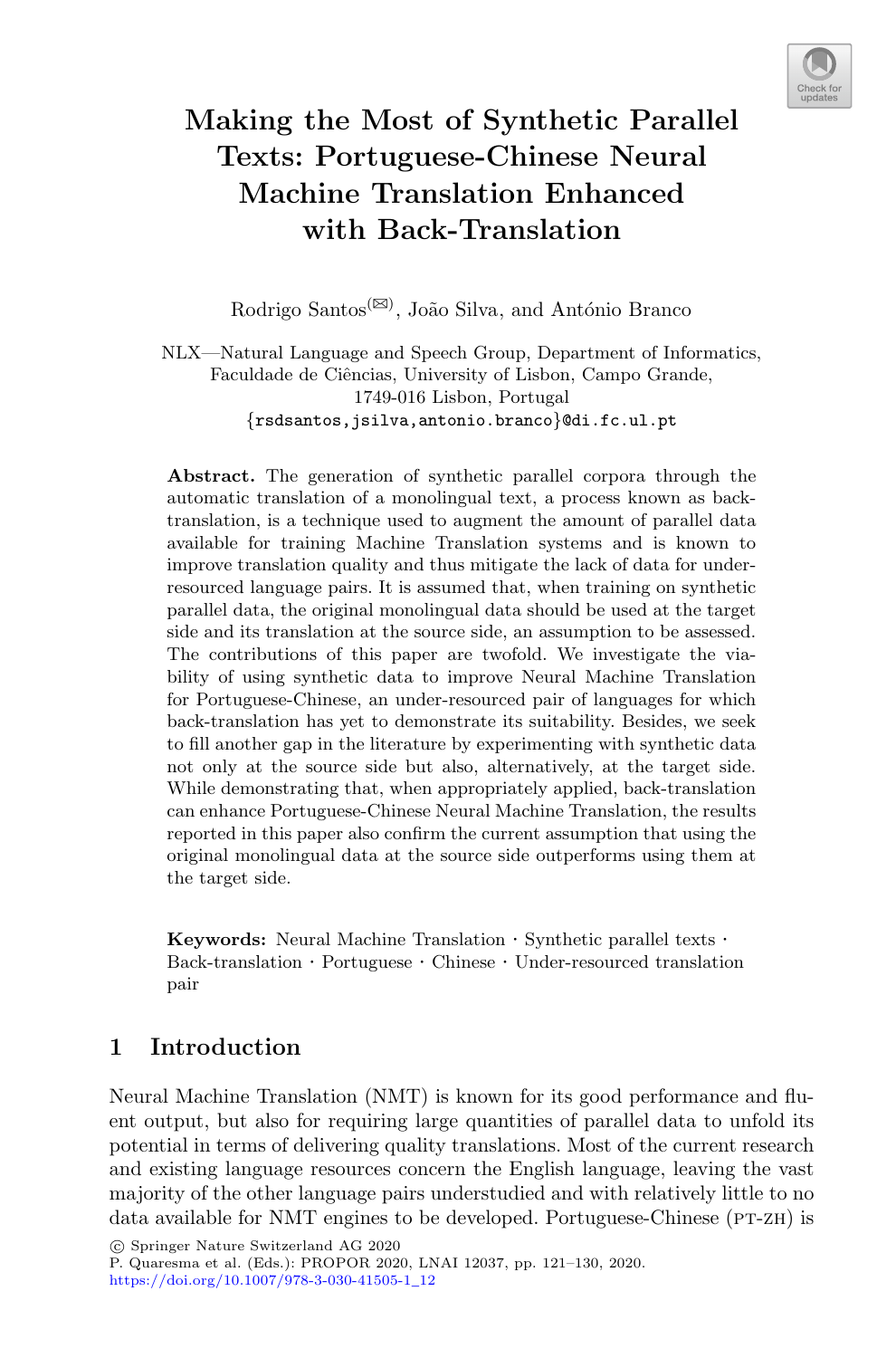the language pair being addressed in this study, and it has very little resources available [\[4\]](#page-8-0), which is somehow disconcerting, especially when one considers the large number of speakers of either language.<sup>[1](#page-1-0)</sup>

Creating synthetic parallel corpora from monolingual data has been used with favorable results as a valid option to overcome the lack of resources in MT for under-resourced language pairs, as monolingual data is much more readily available and in much greater quantity than parallel data [\[22\]](#page-9-0). A common technique to achieve this is known as *back-translation*, through which a monolingual text is automatically translated by an existing seed MT system, giving rise to synthetic parallel data, where each sentence *s<sup>o</sup>* from the original monolingual corpus is paired up with its (synthetic) translation *smt*. This parallel corpus can then be used to train further MT systems in both directions, either with *s<sup>o</sup>* as source and *smt* as target, or with *s<sup>o</sup>* as target and *smt* as source.

This paper addresses the viability of improving NMT for PT-ZH, a language pair under-resourced for MT, with synthetic parallel texts. This work studies which translation direction benefits the most from using the synthetic data. That is, it compares (i.i) *synthetic target*: using the generated synthetic data  $s<sub>mt</sub>$  on the target side and the original monolingual data  $s<sub>o</sub>$  on the source side, with (i.ii) *synthetic source*: doing it the other way around, where the generated synthetic data *smt* is used on the source side and the original monolingual data *s<sup>o</sup>* is used on the target side.

This paper also assesses the impact of progressively increasing the amount of synthetic training data through back-translating monolingual texts. Thus, on the one hand, experiments (i.i) and (i.ii) are undertaken for a range of synthetic data sets of increasing sizes, all generated with the same seed MT engine. On the other hand, the results of those experiments are compared with (ii) *bootstrapping*, where a succession of NMT models are trained with a succession of back-translated data of increasing size such that a given model is trained with the synthetic data created with the NMT model trained in the previous stage.

To create the synthetic data, we opted for using Chinese monolingual texts and (machine) translating them into Portuguese given that the quality of the Chinese text is secured by its publishing source and the level of quality of the Portuguese text outcome can be assessed by the authors of this paper, native speakers of Portuguese.

The experiments and their results presented in this paper demonstrate that back-translation can enhance Portuguese-Chinese NMT. They also deliver important lessons, namely lending credence to the assumption that the synthetic source approach, which has been used in the literature, outperforms the synthetic target approach; and that by resorting to a single, initial seed MT engine to generate the synthetic data, both synthetic source and target approaches outperform the bootstrapping approach, which is based on a succession of MT models successively retrained on the synthetic data generated by the models of the previous stages.

<span id="page-1-0"></span><sup>&</sup>lt;sup>1</sup> Data fro[methnologue.com](http://www.ethnologue.com) ranks Chinese as the language with the most speakers among the approximately 7,000 languages in the world, and Portuguese as the sixth.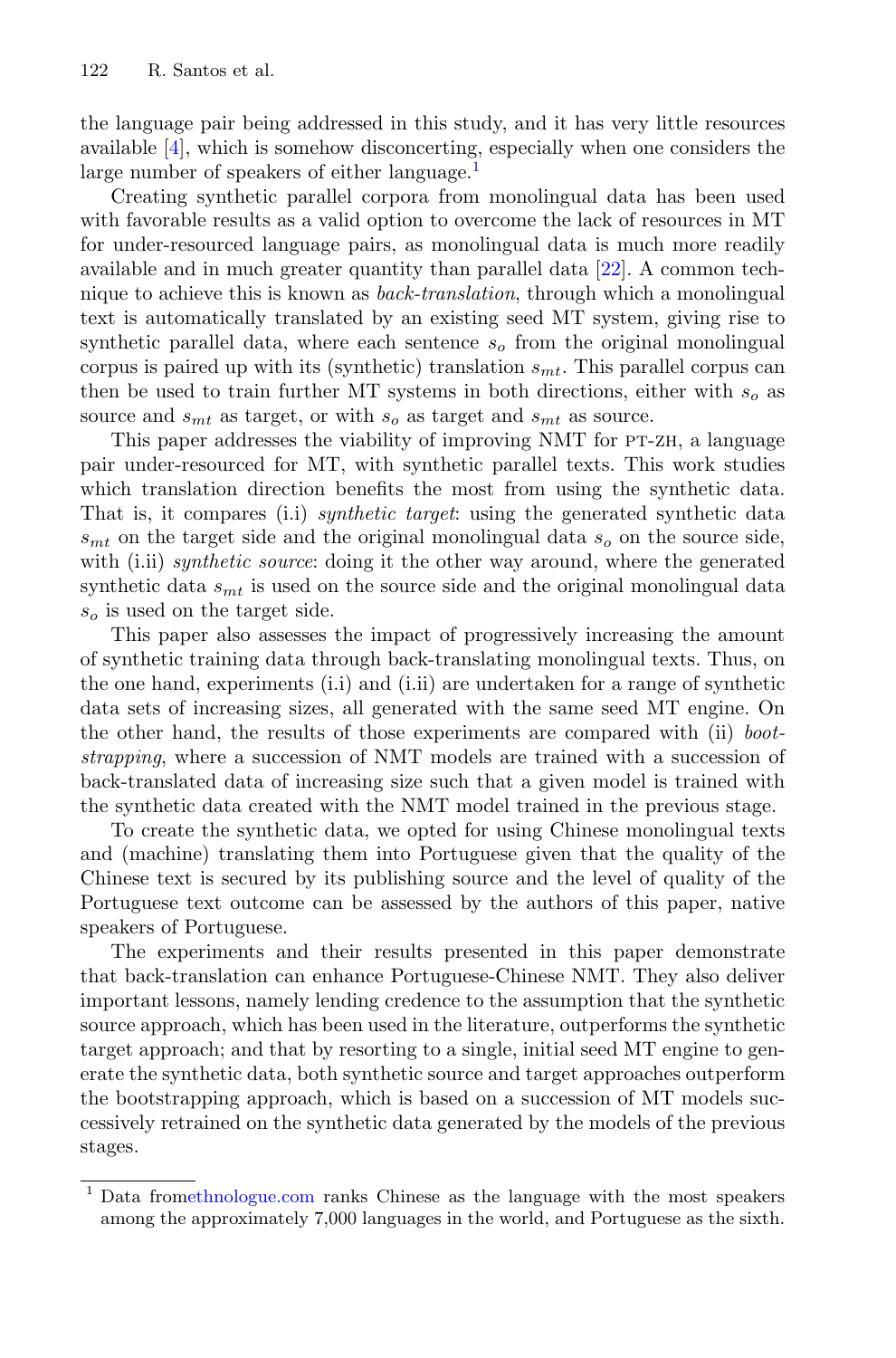The remainder of the paper is organized as follows. Section [2](#page-2-0) presents previous work in the literature that is more closely related to the present paper. In Sect. [3,](#page-2-1) a short overview is provided, of Transformer, the NMT architecture used throughout the experiment reported here. Section [4](#page-3-0) describes the experiments that were performed as well as the data sets that were used and Sect. [5](#page-6-0) presents the results of the experiments. Finally, Sect. [6](#page-7-0) closes the paper, with the discussion of the results and conclusions.

### <span id="page-2-0"></span>**2 Related Work**

Back-translation was initially used to create synthetic parallel data in the context of Statistical MT, with encouraging results [\[22](#page-9-0)]. Since then it has also been successfully applied to NMT [\[17\]](#page-9-1) and is now a common practice among the most recent work in the field.<sup>[2](#page-2-2)</sup>

Research on back-translation has addressed several issues, such as (i) exploring methods for picking the sentences that form the synthetic corpus  $[8]$  $[8]$ ; (ii) testing ways to improve the quality of the obtained corpus by applying to it some filtering [\[10](#page-8-2)]; and (iii) assessing the impact on performance of varying the ratio of real to synthetic data in the training set [\[15\]](#page-9-2).

Other studies have attempted an iterative approach where a system trained on synthetic data is used create an additional batch of synthetic data, which is then added to the training set and used to train a presumably better system that will be used to back-translate even more data, iteratively building towards MT systems and parallel data of higher quality [\[9,](#page-8-3)[23](#page-9-3)].

Regarding the language pair in the current study, it is worth noting that there is little research on parallel texts  $[6,13]$  $[6,13]$  $[6,13]$  and on NMT  $[16]$  $[16]$  for PT-ZH reported in the literature and, to the best of our knowledge, there is no published research results on applying back-translation to this language pair.

Also of note is that papers that resort to back-translation use the translated text as source and the original text as target, under the assumption that the model will be able to produce better translations if the original non-synthetic data, which are of presumably good quality, are the target that the system will aim to produce, instead of trying to learn to translate when the target is formed by the output of an MT system since these are presumably noisy synthetic sentences. However, there is not much research either for or against this assumption.

### <span id="page-2-1"></span>**3 NMT Architecture**

When using machine translation, it is necessary to process sequences of arbitrary length. To allow NMT to cope with input of variable length, the by now familiar encoder-decoder sequence-to-sequence architecture was proposed [\[19](#page-9-6)], where an

<span id="page-2-2"></span><sup>2</sup> In the most recent Conference on Machine Translation (WMT'19), nearly two-thirds of the participating systems used back-translation in some way [\[2\]](#page-8-5).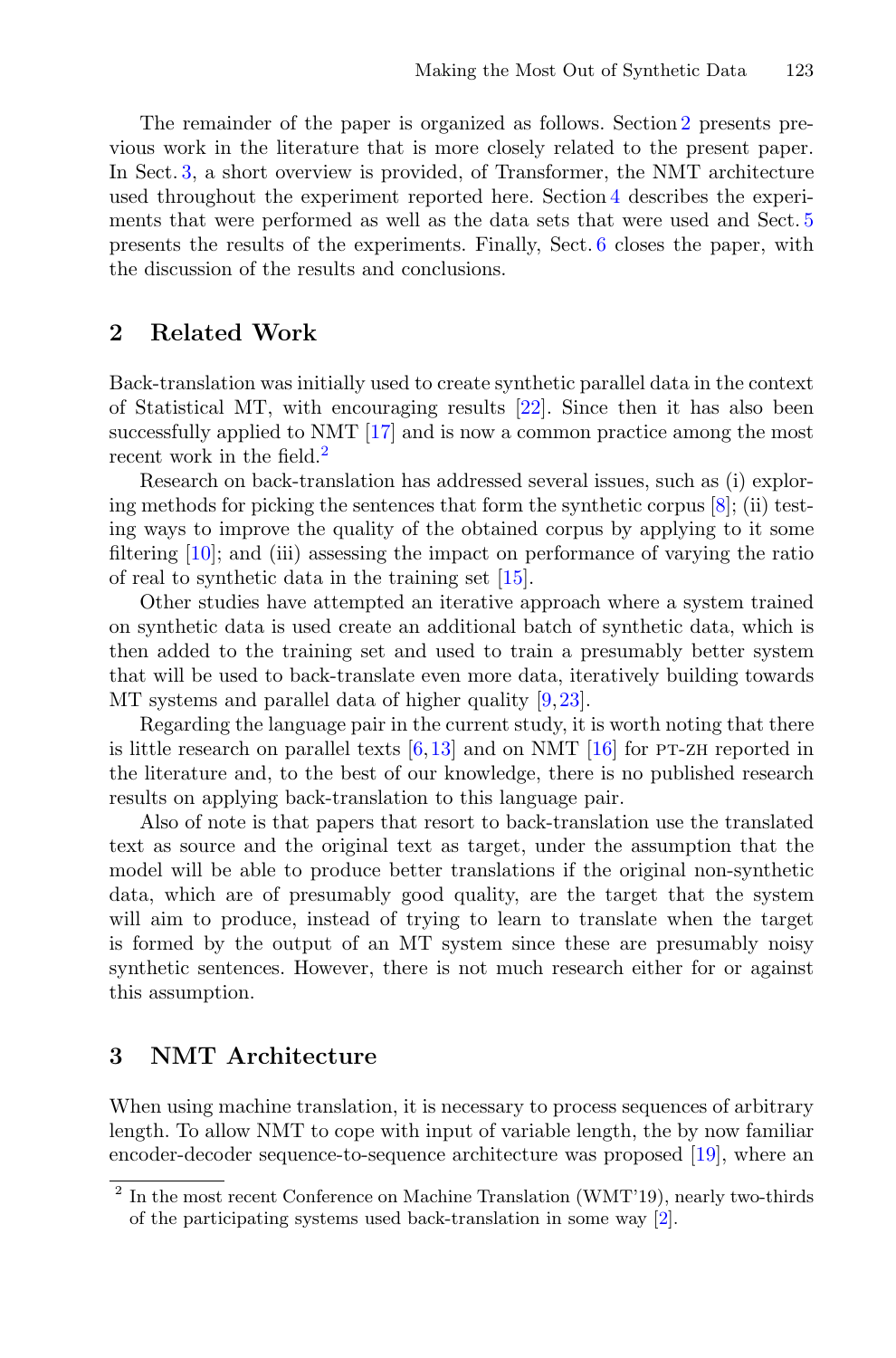encoder module, formed by recurrent units, takes the input sentence, one token at each time step, and encodes it into a vector of fixed size. Then, a decoder module, also formed by recurrent units, takes this vector and decodes it, one token at each time step, to produce a target translation.

This architecture achieved good results but still suffered from a major drawback, namely that it forces the encoder to encapsulate the representation of the whole source sentence information into a single vector of fixed size. This bottleneck was overcome by the so-called attention mechanism  $[1,12]$  $[1,12]$  $[1,12]$ , which allows the decoder to access all encoder states, from all time steps, combining them through a weighted sum, thus releasing the encoder from the burden of having to encode the whole sentence in a single vector.

The mechanism of attention has been further exploited by the Transformer model [\[21\]](#page-9-8), which discards all recurrent units and replaces them with the attention mechanism, resulting in an architecture that has better performance and faster training times. Given this, the Transformer has become the state of the art for NMT and is the architecture used throughout the experiments reported in this paper. In this Section we provide a short overview of Transformer, and refer the interested reader to [\[21\]](#page-9-8) for more details.

When training, the input to Transformer are the sequences of embeddings of the words in the source and target sentences. However, since the model lacks recurrent units to implicitly track word position in the sentence, this information is explicitly integrated by adding positional embeddings. The input sequences are then fed to the encoder and decoder stacks, which use multi-head self-attention on their inputs, concatenate the output of each head and run the result through a dense layer. On the decoder side, the inputs are masked to block the leakage of future information. For each decoder layer, an additional multi-head attention layer assigns different weights to every encoder state in an averaged sum, similar to the original attention mechanism. Finally, the output of the decoder stack is passed to a softmax that produces a probability distribution over the target vocabulary, and the word with the highest probability is predicted by the model. This is repeated until the target sentence is fully predicted.

## <span id="page-3-0"></span>**4 Experimental Setup**

### **4.1 Seed Corpus and MT System**

To obtain a synthetic parallel corpus, one needs a monolingual corpus and a seed MT system with which to back-translate it.

*Seed Corpus and MT System.* We use the Transformer [\[21](#page-9-8)] NMT architecture throughout this work as it is the current state of the art, resorting to the implementation in the Marian framework [\[11\]](#page-8-7). The various models trained here follow the setup from the base model described in [\[21](#page-9-8)], with 6 encoder and decoder layers, 8 attention heads, and an embedding size of 512. To obtain the seed MT system, Transformer was trained on the UM-PCorpus  $[6]$  $[6]$ , a PT-ZH parallel corpus with around 1 million sentences from five domains, namely news, technology,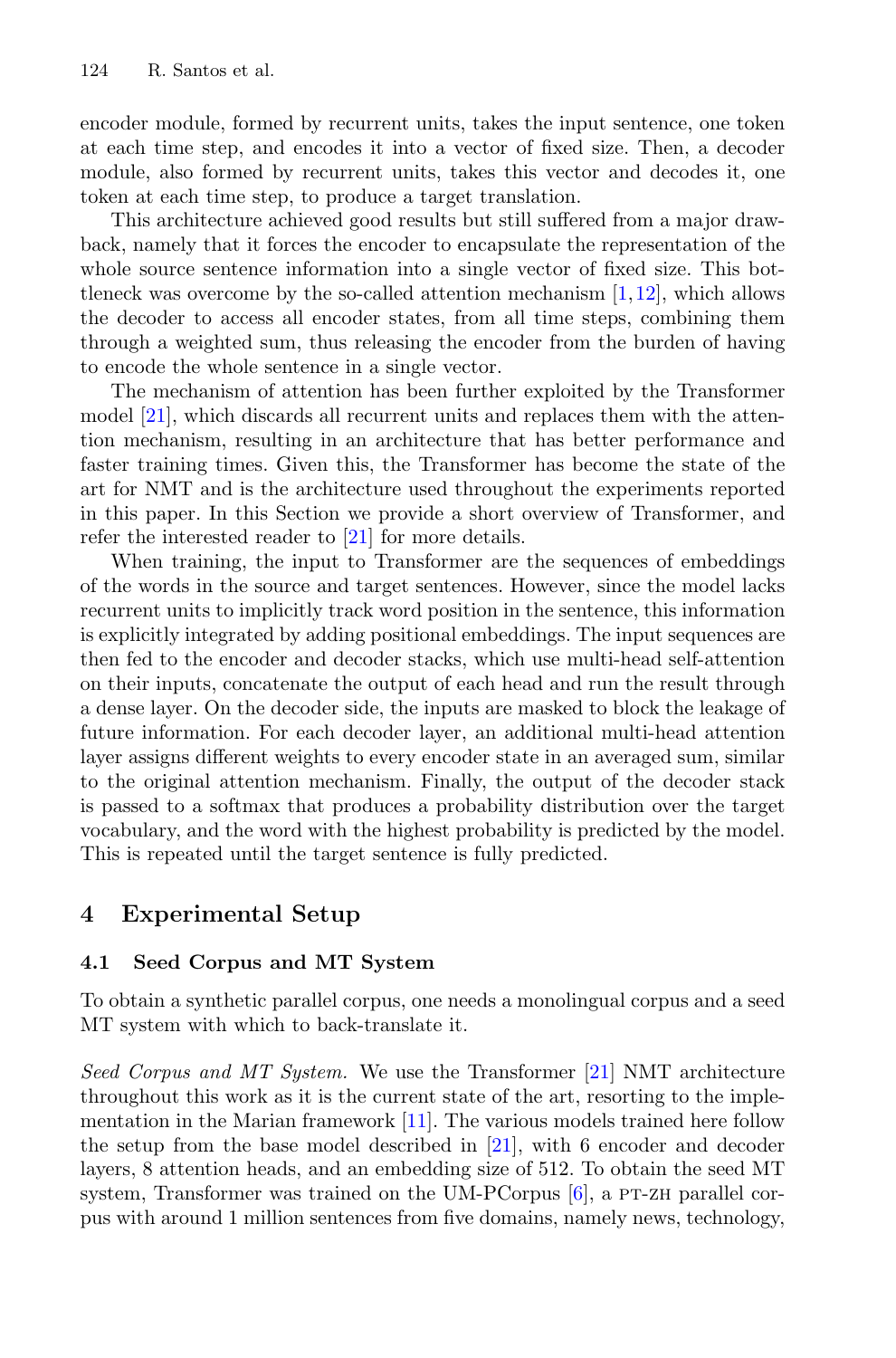law, subtitles, and general.[3](#page-4-0) The UM-PCorpus further serves as the *seed corpus* inasmuch as the various back-translated corpora will be added to it.

*Test Corpus.* Throughout this work, we use the first 1,000 sentences of the corpus News Commentary 11 [\[20](#page-9-9)] as the test set (NC11). This corpus is similar to the "newstest" test set used for evaluation in most published research on NMT, and is composed of well curated, high quality translations from the news domain.

*Seed System Performance.* The seed system scores 13.38 BLEU for the  $ZH \rightarrow PT$ direction and 10.72 BLEU for the  $PT \rightarrow ZH$  direction when evaluated on NC11. These scores are in line with the best results obtained in the literature [\[16\]](#page-9-5), and will serve as the baseline for the experiments in the present paper.

*Monolingual Corpus for Back-Translation.* As the monolingual input used to generate the synthetic parallel corpora, we resorted to 6 million Chinese sentences from MultiUN [\[20\]](#page-9-9), a corpus composed of documents of the United Nations.

*Text Pre-processing.* Every corpus is pre-processed either with the Moses tok-enizer,<sup>[4](#page-4-1)</sup> for Portuguese text, or with the Jieba segmentation tool,<sup>[5](#page-4-2)</sup> for Chinese text. Vocabularies with 32,000 sub-word units  $[18]$  are learned separately<sup>[6](#page-4-3)</sup> for both languages of the seed corpus.

### **4.2 Experiments**

Having established a seed corpus and MT system, a test set and a monolingual corpus to back-translate, the following three experiments were undertaken.

**Synthetic Source.** The approach to training a system on back-translated data commonly found in the literature consists of using the original monolingual corpus on the target side and the synthetic data (obtained by translating the original data) on the source side. This is an option adopted in our experiments as well.

Additionally, given that it is important to monitor the impact of progressively increasing the amount of back-translated data in relation to the seed parallel data, we created three sub-corpora of the synthetic parallel corpus: one with the first 1 million sentences, another with the first 3 million sentences, and yet another with the full 6 million sentences. Each one of these sub-corpora was added in turn to the seed parallel corpus of 1 million sentences and used to train three NMT systems for  $PT \rightarrow ZH$ , which are different from the seed system. Each one of these three systems is trained on a different amount of data and a different

<span id="page-4-0"></span><sup>3</sup> The developers of UM-PCorpus also released an additional set of 5,000 sentence pairs (1,000 pairs from each domain) that we used for development purposes.

<span id="page-4-1"></span> $^4$  We use the implementation from [https://github.com/alvations/sacremoses.](https://github.com/alvations/sacremoses)

<span id="page-4-2"></span><sup>5</sup> You may find Jieba at [https://github.com/fxsjy/jieba.](https://github.com/fxsjy/jieba)

<span id="page-4-3"></span> $6$  We use the implementation from [https://github.com/rsennrich/subword-nmt.](https://github.com/rsennrich/subword-nmt)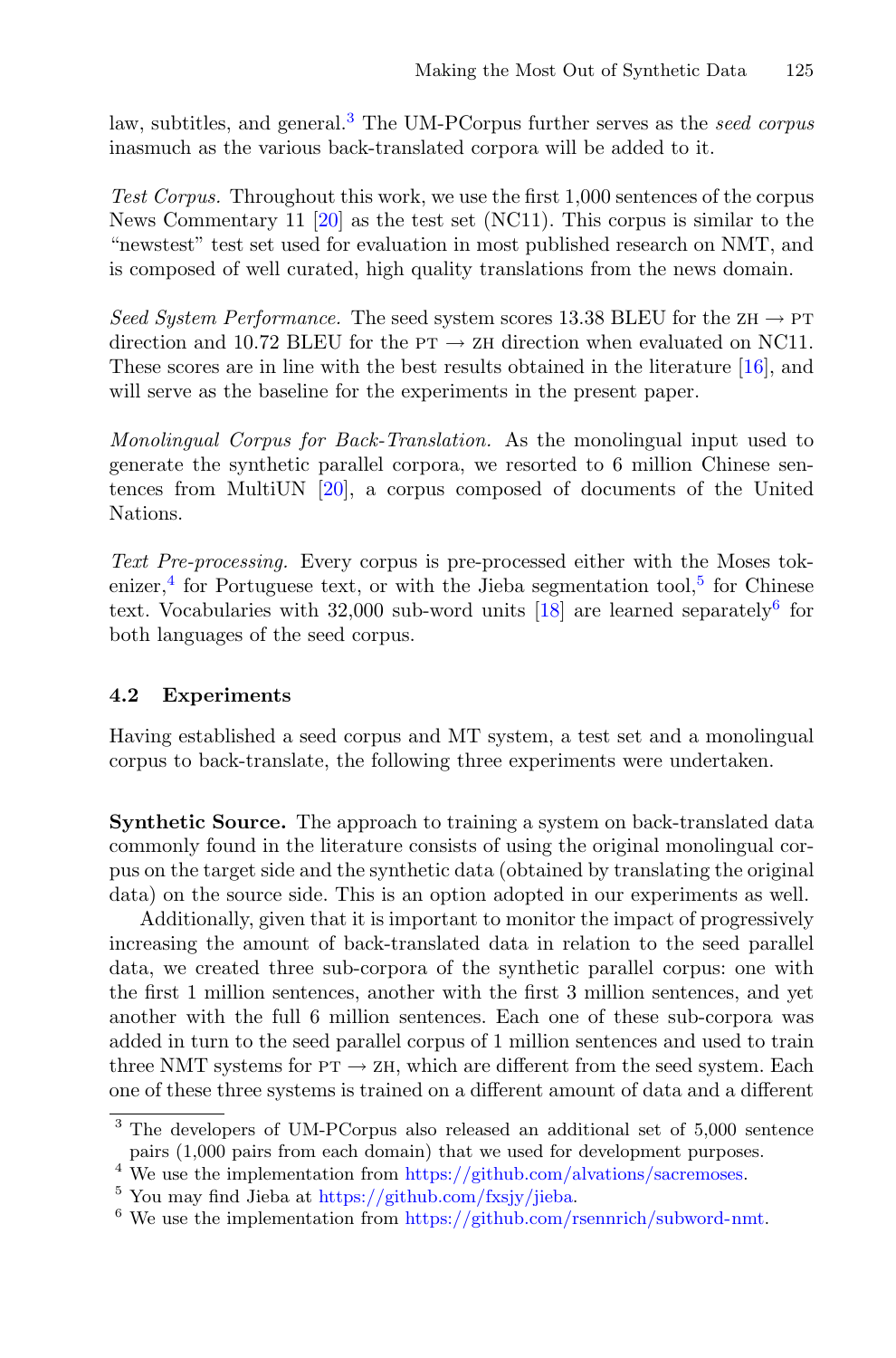ratio of parallel to synthetic data, namely  $S_{1:1}^s$ , trained on 2 million sentences (1:1 ratio);  $S_{1:3}^s$ , trained on 4 million sentences (1:3 ratio); and  $S_{1:6}^s$ , trained on 7 million sentences (1:6 ratio).

**Synthetic Target.** The case against using synthetic data on the target side comes from the expectation that the new model would aim at producing translations that are noisier, and thus of less quality, than the seed system. However, it is also possible that the eventual negative effect of an increased number of noisy sentences on the target side during training is canceled or even reverted by an increase in the grammatical diversity of those same sentences. And that performance may nevertheless happen to get improved more with synthetic sentences added to the target side, than with them added to the source side.

The back-translated corpus is used to obtain the same three sub-corpora used in the approach described above, with 1 million, 3 million, and 6 million sentences, and each is added in turn to the seed 1 million parallel corpus. The resulting extended corpora are used to train three new MT systems, namely  $S^t_{1:1}$ on 2 million sentences (1:1 ratio),  $S^t_{1:3}$  on 4 million sentences (1:3 ratio) and  $S^t_{1:6}$ on 7 million sentences (1:6 ratio), but now in the  $ZH \rightarrow PT$  direction.

**Bootstrapping.** The quality of a synthetic corpus is better when the quality of the MT system used to do the back-translation is also better. Since adding synthetic parallel data to the training set should allow creating a better MT system, this suggests that a bootstrapping approach may yield good results. In this approach, an initial portion of synthetic parallel data is used to augment the seed corpus and the resulting, larger data is used to train a second MT system. This system is then used to generate more synthetic parallel data, of presumably better quality than that produced from the seed system in the previous stage. This synthetic data, generated with this second MT system, is used to augment the seed parallel corpus and the result used to train a third MT system. And so on, with similar bootstrapping steps being iterated for larger portions of data.

In this experiment, we take the seed model for the  $ZH \rightarrow PT$  direction and use it to create a synthetic parallel corpus with 1 million sentence pairs, which is added to the seed corpus and used to train a new MT system for  $ZH \rightarrow PT$ .<sup>[7](#page-5-0)</sup> Note that, up to this point, the result is the same as the  $S_{1:1}^t$  system trained on 2 million sentence pairs with synthetic data on the target side, described above.

However, in this experiment, this  $S^t_{1:1}$  system is used to back-translate 2 million new sentences which are added to the training data, for a total of 4 million sentence pairs, of which 1 million are from the original seed parallel corpus, 1 million from back-translation with the seed system, and 2 million from backtranslation with  $S_{1:1}^t$ . This corpus of 4 million pairs is used to train a new system,  $S_{1:1:2}^t$ , which is then used to back-translate 3 million new sentences. These new

<span id="page-5-0"></span>Given the direction z<sub>H</sub>  $\rightarrow$  PT provided superior results than the direction PT  $\rightarrow$  $ZH$  in the two non-bootstrapping experiments (as reported in detail in Sect. [5\)](#page-6-0), the direction  $ZH \rightarrow PT$  was the one focused on in the bootstrapping approach.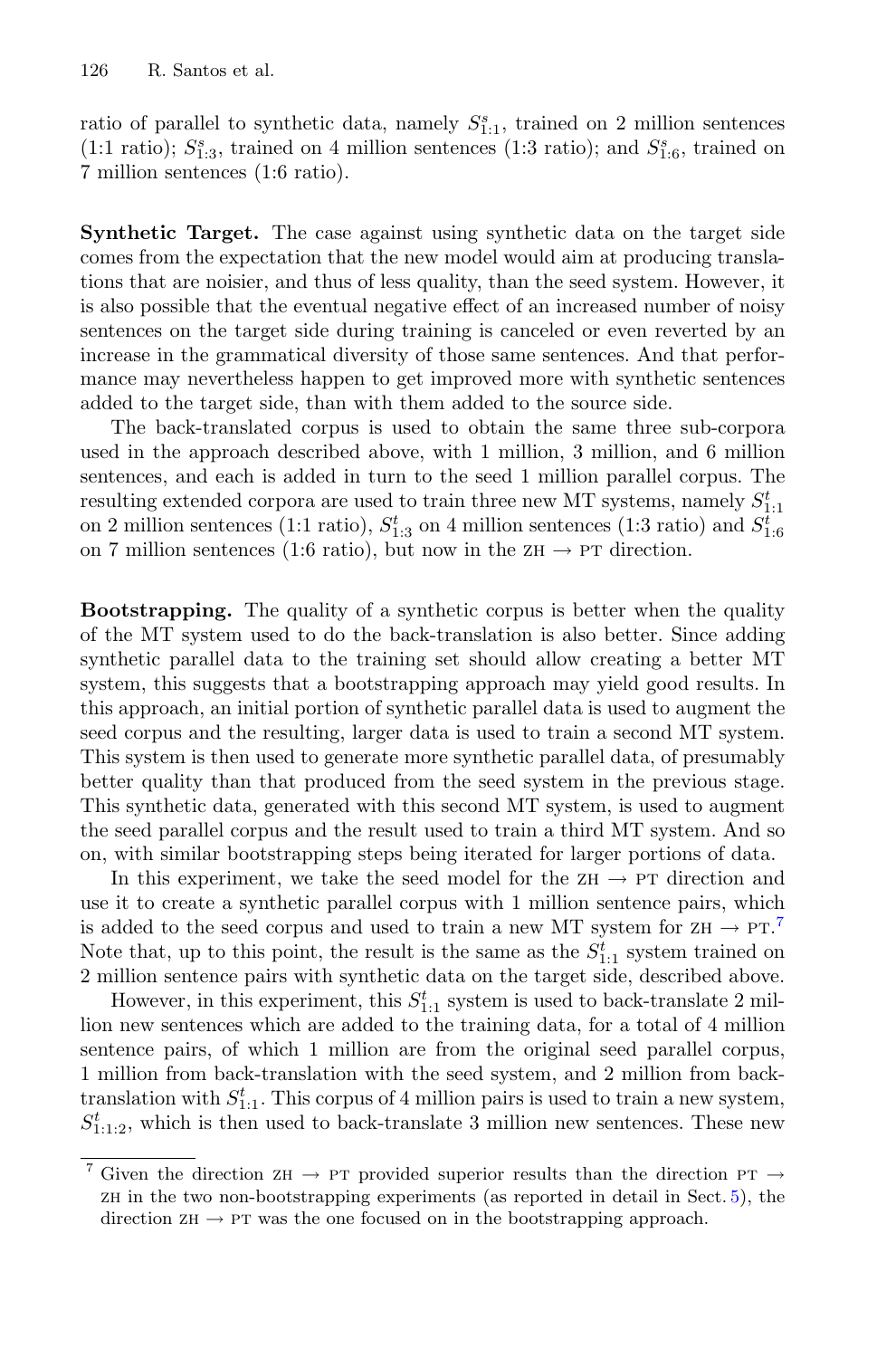synthetic parallel sentences are added to the training data, which is used to train yet another model, *S<sup>t</sup>* 1:1:2:3. This last model was trained on a total of 7 million sentences, of which 1 million are from the original seed parallel corpus, 1 million from back-translation with the seed system, 2 million from back-translation with  $S^t_{1:1}$ , and 3 million from back-translation with  $S^t_{1:1:2}$ .

| Approach                                                   | Parallel corpus |  |     |     |
|------------------------------------------------------------|-----------------|--|-----|-----|
|                                                            | Seed $ 1:1$     |  | 1:3 | 1:6 |
| Synthetic on target side $  13.38   14.04   14.12   13.39$ |                 |  |     |     |
| Bootstrap (target side) $ 13.38 14.04 13.59 11.46$         |                 |  |     |     |
| Synthetic on source side $ 10.72 11.45 11.84 11.59$        |                 |  |     |     |

<span id="page-6-2"></span>**Table 1.** BLEU scores (higher values are better)

#### <span id="page-6-0"></span>**5 Results**

This Section describes the evaluation results obtained for the experiments undertaken.

Following common practice in the literature, the evaluation of MT performance resorts to the BLEU metric  $[14]$  $[14]$ , here implemented by the multi-bleu.perl script, part of the Moses<sup>[8](#page-6-1)</sup> toolkit. The performance scores for the different experiments are in Table [1.](#page-6-2)

**Results for Synthetic Source.** The bottom line of Table [1](#page-6-2) displays the performance scores obtained by incorporating the original monolingual corpus on the target side and the back-translated synthetic data on the source side and training  $PT \rightarrow ZH$  models on this data.

The PT  $\rightarrow$  zH seed model, which uses no synthetic data, gets 10.72 BLEU points. Every other data point on that table line achieves a score higher than this seed model, with the largest score belonging to the  $S_{1:3}^s$  model, with 3 million additional synthetic sentence pairs (a ratio of 1:3 of parallel to synthetic data). However, while the trend of increasing BLEU scores, and thus of better translation performance, is visible up to the 3 million sentence data set, translation quality degrades when one adds 6 million synthetic sentences.

The decrease in quality is probably linked to the increase in the ratio of the synthetic parallel data to the original parallel data. Whereas until this data point the addition of noisier data was overcome by the increase of diversity in the training set, with a 1:6 ratio of real to synthetic data the translation quality starts to decrease, with the noise in the synthetic sentences hurting performance.<sup>[9](#page-6-3)</sup>

<span id="page-6-1"></span> $^8$ [https://www.statmt.org/moses/.](https://www.statmt.org/moses/)

<span id="page-6-3"></span><sup>&</sup>lt;sup>9</sup> In future work, further experimentation with introduction of noisy sentences could be explored by resorting to text generated by grammars  $[3,5,7]$  $[3,5,7]$  $[3,5,7]$  $[3,5,7]$  $[3,5,7]$  $[3,5,7]$ .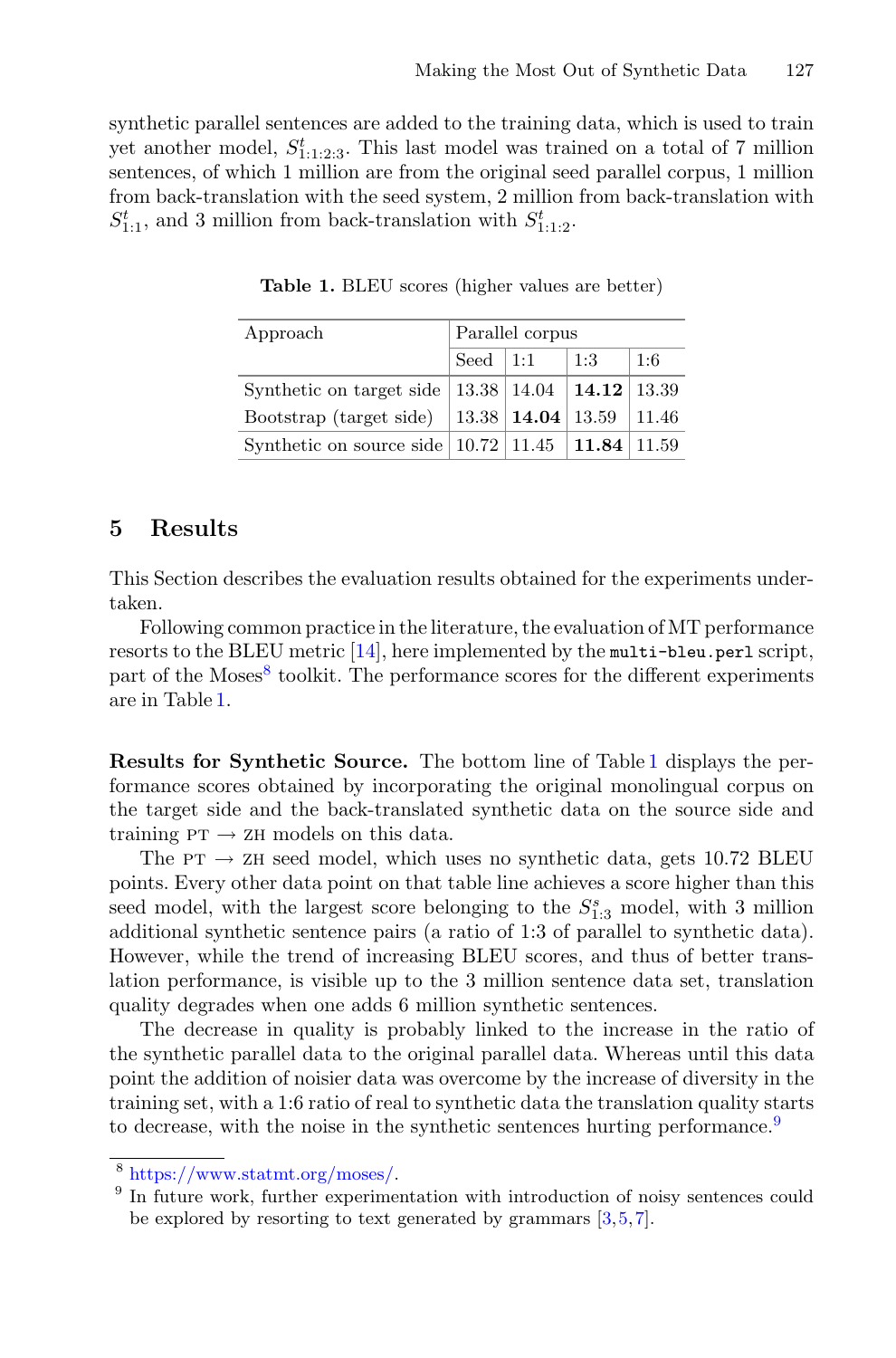**Results for Synthetic Target.** The first line of Table [1,](#page-6-2) in turn, shows the scores when the synthetic data is used in the target side for training  $ZH \rightarrow PT$ models. We see improvements in BLEU up to a 1:3 ratio, from the 13.38 points of the seed  $ZH \rightarrow PT$  model to 14.12 points of the  $S_{1,3}^t$  model.

Once again, the  $S_{1:6}^t$  model, trained on 6 million synthetic sentences, shows a decrease in quality when compared with the previous data point  $(S<sub>1:3</sub><sup>t</sup>)$  and is only 0.01 BLEU points above the corresponding seed model, confirming what had been observed in the previous experiment, that a 1:6 ratio of original parallel data to synthetic parallel data starts to hurt translation performance.

**Results for Bootstrapping.** For the bootstrapping approach, whose scores are displayed in the second line of Table [1,](#page-6-2) one only sees an improvement in the first iteration, with the  $S_{1:1}^t$  model (which is identical to the model in the synthetic target approach). In the subsequent stages, the performance decreases and the last iteration originates the only model  $(S^t_{1:1:2:3})$  that is worse than its corresponding seed model, at 1.42 BLEU points below that starting point.

This experimental result seems to indicate that a rapid decrease in quality occurs, which may be a sign that back-translation is performed by increasingly worse models. A model trained on low-quality data will generate a low-quality synthetic parallel corpus, which when used to trained yet another model will only exacerbate the problem, with the initial positive increase (with the  $S^t_{1:1}$  model) apparently not having the strength to generate synthetic data that leverages the performance of the systems in the subsequent stages.

### <span id="page-7-0"></span>**6 Discussion and Conclusions**

In this paper, we report on research concerning the viability of improving NMT for the language pair PT-ZH by (progressively) increasing the amount of training data through the back-translation of monolingual Chinese texts.

We experimented with different approaches concerning how to resort to synthetic data, with the results obtained having experimentally demonstrated that: (i) back-translation improves NMT performance for PT-ZH, with every approach experimented with surpassing the seed system to some degree; (ii) creating extended parallel texts by having the original monolingual data on the target side and the generated synthetic translations on the source side provide for the best performance improvements, strengthening this previously untested assumption found in the literature; (iii) bootstrapped NMT engines with recurrent back-translation deliver worse performance than progressive engines that rely on back-translation of increasingly larger data sets by a single seed engine; and (iv) progressive back-translation enters a decaying slope after reaching a peak of performance, rather than maintaining a steady increase: this adds to the literature on back-translation, where it is usually assumed that more synthetic data leads to better or similar MT performance.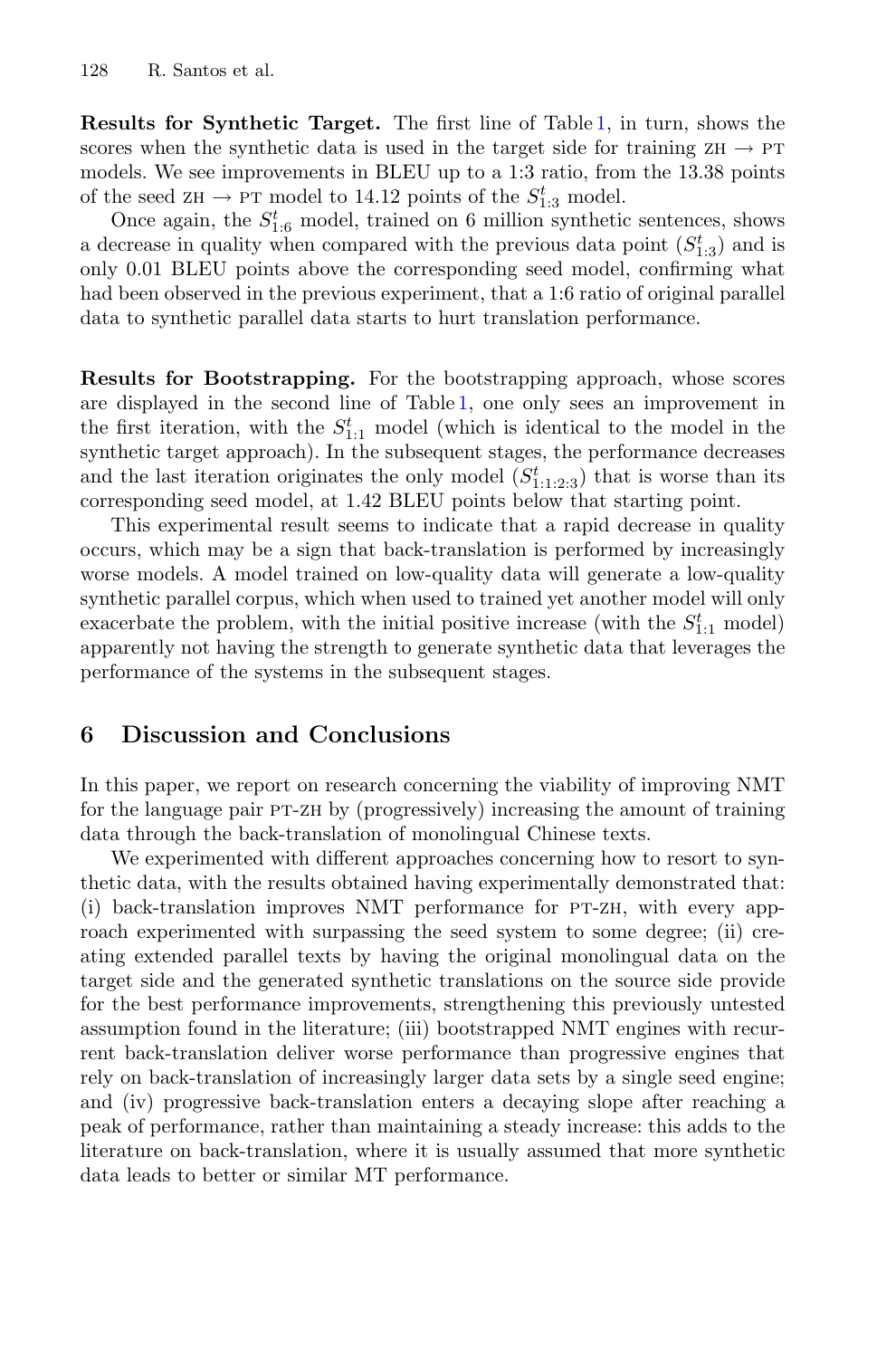This last aspect raises an important question.

While most literature points towards a steady increase in performance until reaching a plateau, the current work contradicts them by finding a drop in quality beyond a certain point of added synthetic data. Further studies on back-translation should focus on whether this behavior is found only for underresourced languages, or even just for this language pair; and if other languages pairs used in other studies have a different tipping point, reached only at even larger quantities of synthetic data.

**Acknowledgements.** The research reported here was partially supported by POR-TULAN CLARIN—Research Infrastructure for the Science and Technology of Language, funded by Lisboa 2020, Alentejo 2020 and FCT—Fundação para a Ciência e Tecnologia under the grant PINFRA/22117/2016.

### **References**

- <span id="page-8-6"></span>1. Bahdanau, D., Cho, K., Bengio, Y.: Neural machine translation by jointly learning to align and translate. In: Proceedings of the International Conference on Learning Representations (ICLR) (2015). Available as arXiv preprint [arXiv:1409.0473](http://arxiv.org/abs/1409.0473)
- <span id="page-8-5"></span>2. Barrault, L., et al.: Findings of the 2019 conference on machine translation (WMT19). In: Proceedings of the Fourth Conference on Machine Translation (Volume 2: Shared Task Papers, Day 1), pp. 1–61 (2019)
- <span id="page-8-8"></span>3. Branco, A., Costa, F.: Noun ellipsis without empty categories. In: The Proceedings of the 13th International Conference on Head-Driven Phrase Structure Grammar, pp. 81–101 (2006)
- <span id="page-8-0"></span>4. Branco, A., et al.: The Portuguese Language in the Digital Age. Springer, Heidelberg (2012). <https://doi.org/10.1007/978-3-642-29593-5>
- <span id="page-8-9"></span>5. Branco, A.H., Costa, F.: A computational grammar for deep linguistic processing of portuguese: Lxgram, version a.4.1. Technical report, University of Lisbon (2008)
- <span id="page-8-4"></span>6. Chao, L.S., Wong, D.F., Ao, C.H., Leal, A.L.: UM-PCorpus: a large Portuguese-Chinese parallel corpus. In: Proceedings of the LREC 2018 Workshop "Belt & Road: Language Resources and Evaluation", pp. 38–43 (2018)
- <span id="page-8-10"></span>7. Costa, F., Branco, A.: Aspectual type and temporal relation classification. In: Proceedings of the 13th Conference of the European Chapter of the Association for Computational Linguistics, pp. 266–275 (2012)
- <span id="page-8-1"></span>8. Edunov, S., Ott, M., Auli, M., Grangier, D.: Understanding back-translation at scale. In: Proceedings of the 2018 Conference on Empirical Methods in Natural Language Processing, pp. 489–500 (2018)
- <span id="page-8-3"></span>9. Hoang, V.C.D., Koehn, P., Haffari, G., Cohn, T.: Iterative back-translation for neural machine translation. In: Proceedings of the 2nd Workshop on Neural Machine Translation and Generation, pp. 18–24 (2018)
- <span id="page-8-2"></span>10. Imamura, K., Fujita, A., Sumita, E.: Enhancement of encoder and attention using target monolingual corpora in neural machine translation. In: Proceedings of the 2nd Workshop on Neural Machine Translation and Generation, pp. 55–63 (2018)
- <span id="page-8-7"></span>11. Junczys-Dowmunt, M., et al.: Marian: fast neural machine translation in C++. In: Proceedings of ACL 2018, System Demonstrations, pp. 116–121 (2018)